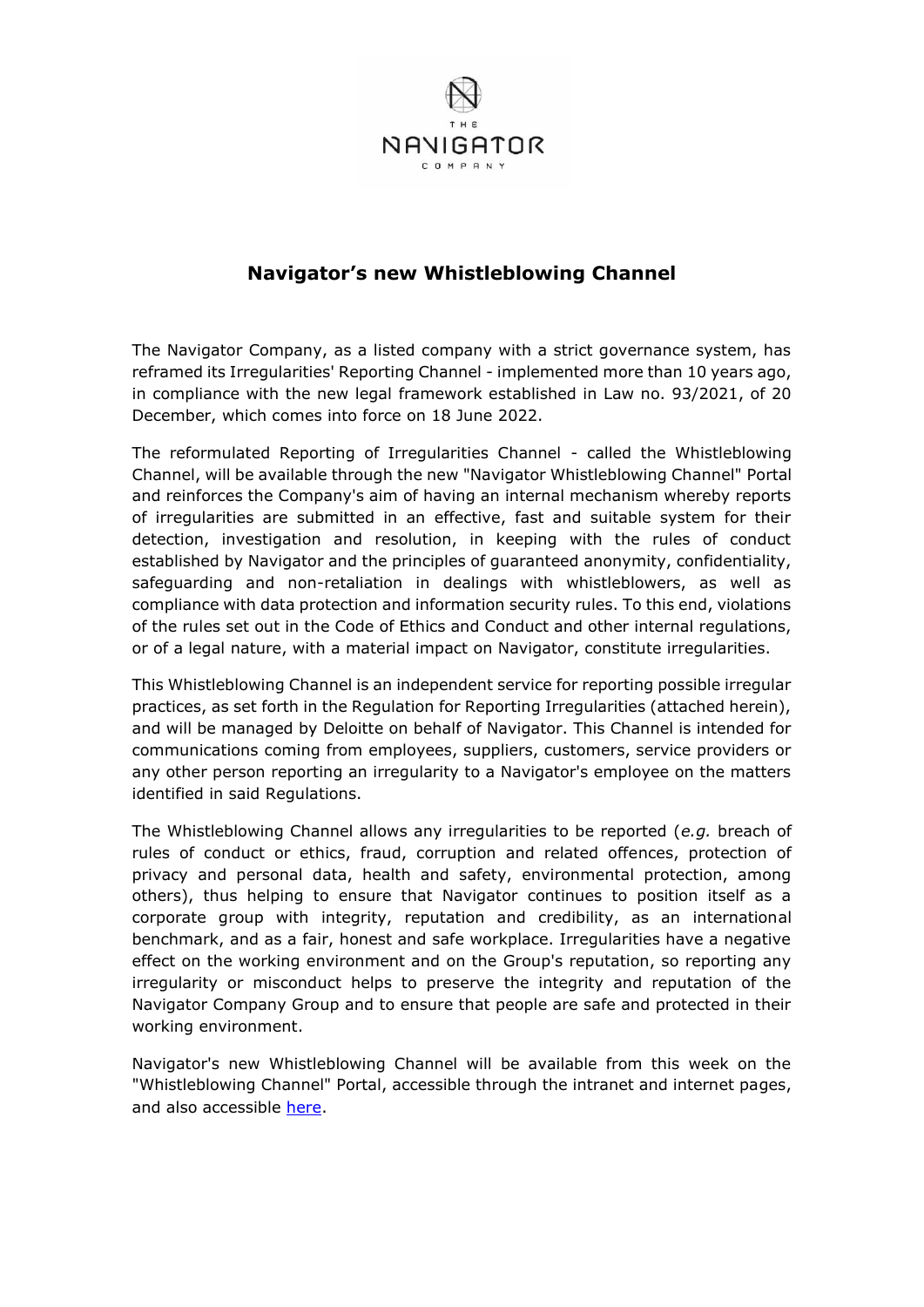

# **RULES OF PROCEDURE GOVERNING WHISTLEBLOWING THE NAVIGATOR COMPANY, S.A.**

#### **1.**

# **(Subject Matter)**

- 1.1.These Regulations establish the framework and rules on the communication by certain reporting persons with dealings with The Navigator Company, S.A. (Company) or its subsidiaries (referred to below as "The Navigator Company Group"), of irregularities allegedly occurring in this Group.
- 1.2.For the purposes of these Regulations, irregularities are deemed to be all situations which any stakeholder may detect, of which he may have knowledge of or where he may have well-founded suspicions of non-compliance with the Company's Code of Conduct and Ethics, or any alleged breach of the provisions of external obligations established by legislation or regulation, or internal obligations established by standards or in internal codes and regulations of the Company, occurring in The Navigator Company Group.
- 1.3. Irregularities are subject to communication under these Regulations when they may fall within the previous number.

# **2.**

#### **(Specific scope of application)**

- 2.1.These Regulations establish the rules governing the arrangements and procedures for receiving, storing and processing communications of irregularities falling within number 1.2 of the previous article ("matters covered").
- 2.2.Within the scope of these Regulations, reporting persons ("Reporting Persons") are employees and collaborators of The Navigator Company Group, holders of shareholdings, members of the administrative or management bodies, of the supervisory or auditing bodies, including non-executive members, service providers, contractors, subcontractors and suppliers, as well as any persons acting under their supervision and direction, volunteers and interns, remunerated or unremunerated.
- 2.3.Communications submitted which fall outside the scope of the matters covered shall not be processed.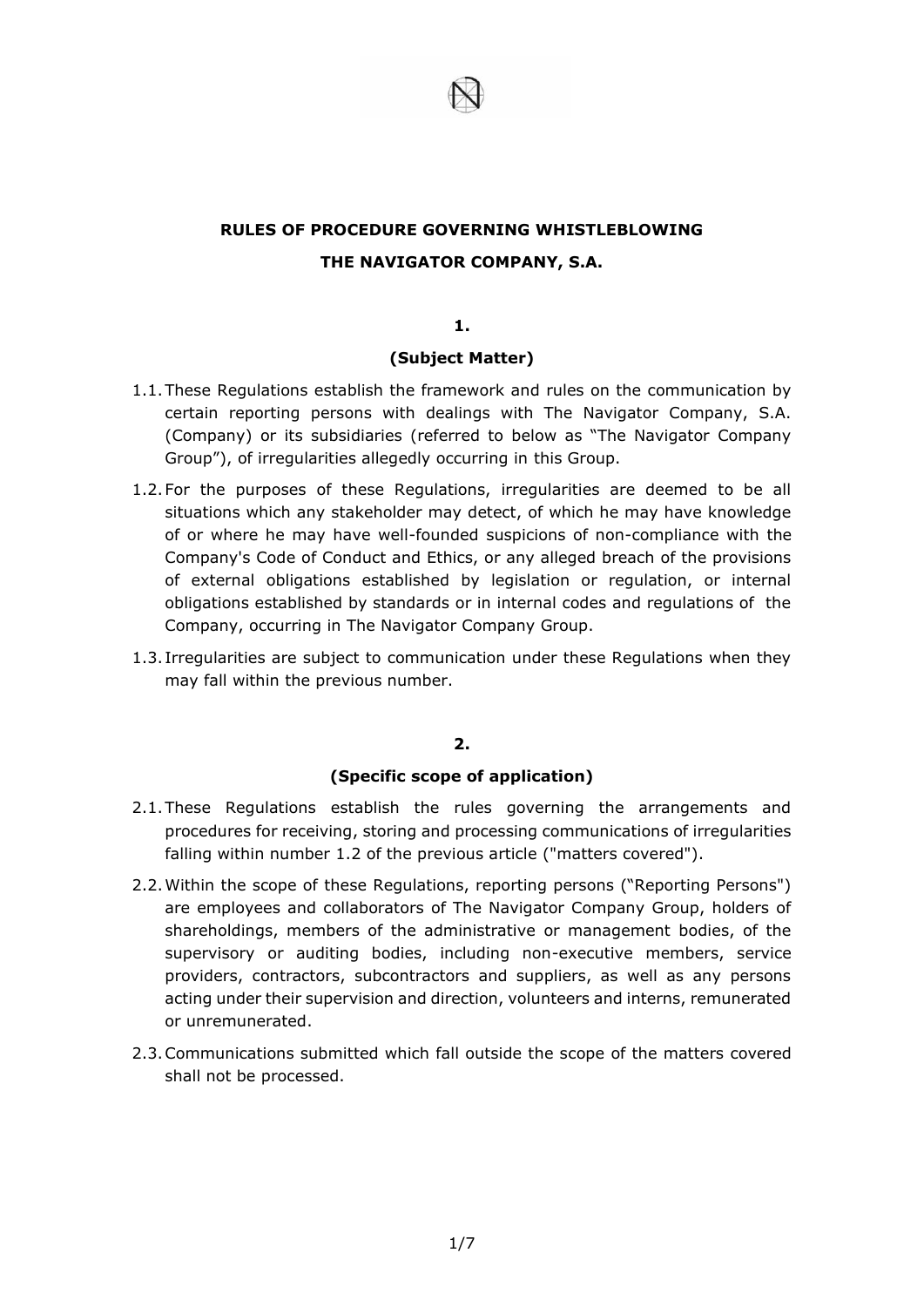

### **(Channels for communication)**

- 3.1.These Regulations contain rules on the voluntary communication of irregularities, and the system for receiving, processing and treating such communications is made through the following channel provided by an external Services Provider for this purpose: https://eu.deloittehalo.com/whistleblower/website/navigator.
- 3.2.The report shall be made through the whistleblowing channel provided by an external entity independent of Navigator, which will receive, screen and preliminarily analyse the reports.
- 3.3 The communication may contain the identification of the Reporting Person and their e-mail address, whereby anonymous information will only be accepted and processed on an exceptional basis, or be totally anonymous if that intention is expressed.
- 3.4. In accordance with Article 4, the Company reserves the right to refuse to process communications, the content of which falls outside the scope of the matters covered in these Regulations or which fail to describe the facts constituting the alleged irregularity, selecting only those which present sufficient grounds for an investigation and which concern the subject matter of these Regulations, excluding malicious reports.
- 3.5.The Reporting Person shall be notified in accordance with the following time limits:
	- (a) 7 days from the date of receipt of the complaint, on the receipt of the complaint and on the requirements, competent authorities and form of admissibility of the external complaint, if applicable; and
	- b) Within 3 months from the date of receipt of the complaint, on the measures planned or taken to act on the complaint and the reasons therefor.

# **4.**

#### **(Processing of communications)**

- 4.1.When a communication is received, a process of investigation is always initiated, except when the communication is manifestly groundless.
- 4.2.Communications are forwarded internally to a Reporting Commission comprising the Director of the Legal, Compliance and Public Affairs Division (DLC), the Risk Management Division (DGR) and the Head of Compliance.
- 4.3.This Commission shall: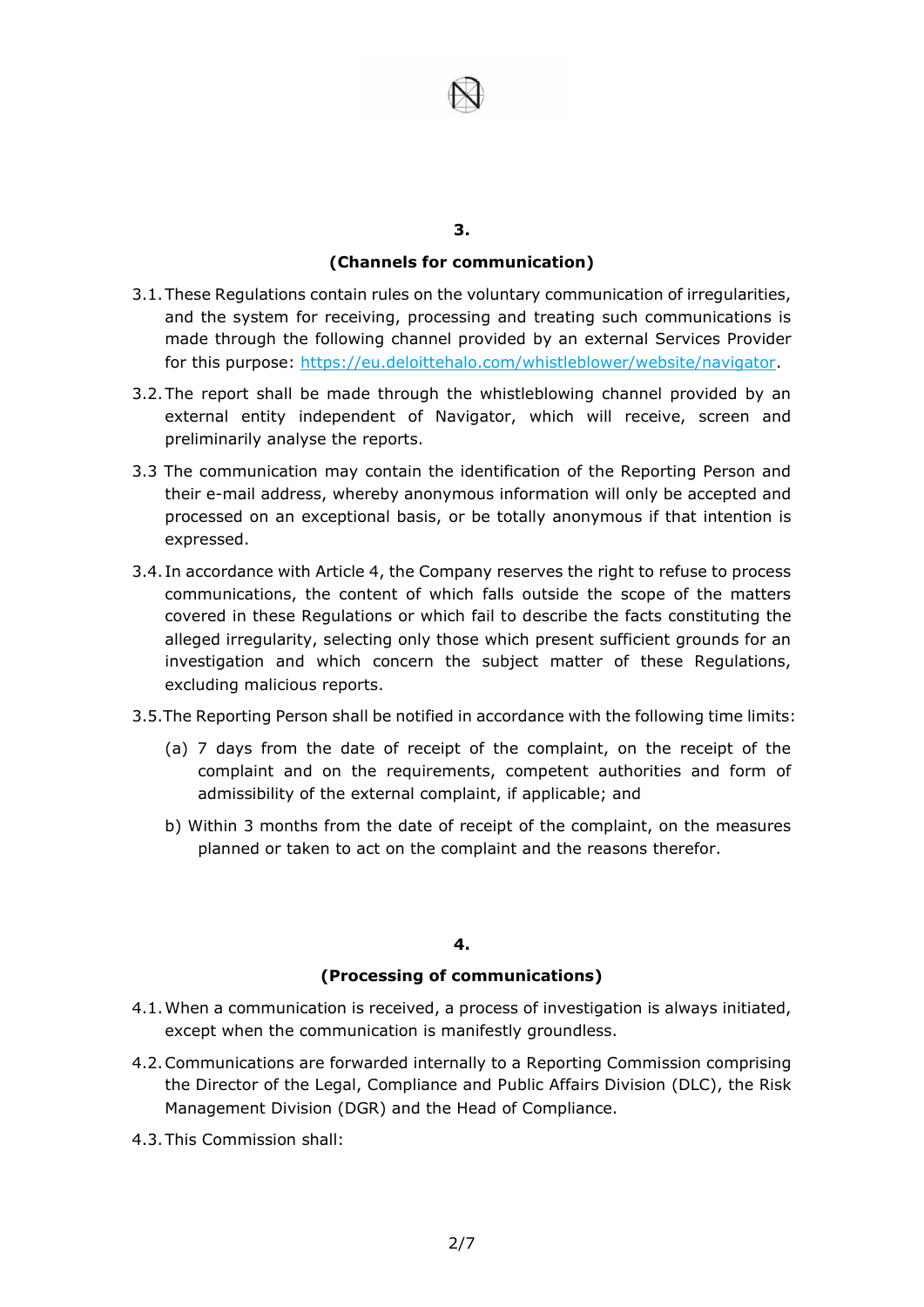- a) Determine whether the communication of irregularity is supported by the minimum level of grounds required to initiate an investigation. If it is decided not to proceed with such an investigation, such decision shall be validated by the Chief Executive Officer, or by the Audit Board, if the irregularity communicated concerns the former, and this decision shall be filed with the case documents.
- b) Determine whether to involve other departments which may have an interest in the investigation process or which may be able to contribute to it.
- 4.4. In accordance with these Regulations, communications of irregularities shall be treated as confidential information, in particular by the departments which may be involved in the investigation process and by the supporting personnel in charge of managing and operating the procedures for receipt, storage and processing of communications of irregularities.
- 4.5.The team set up for the purposes of the investigation process shall make appropriate arrangements to protect the information and data contained in the communications and their records, and take the steps needed to confirm, at an initial stage, whether sufficient grounds exist for conducting an investigation.
- 4.6. In the event of a conflict of interests relating to the irregularity allegedly committed by a member of the divisions mentioned in paragraph 4.2 of this article, a copy of the communication shall also be forwarded to the Chairman of the Board of Directors.
- 4.7.The Audit Board shall be informed of all communications received and, whenever they involve a member of the Board of Directors or Audit Board, the Ethics Committee shall likewise be informed thereof.

#### **(Investigation procedure)**

- 5.1.The Reporting Commission shall investigate all the facts required for assessing the alleged irregularity, and the investigation procedure shall be conducted by such Commission and supported by other members of Company staff, whenever this proves necessary; external auditors or other experts may also be commissioned to provide assistance in the investigation.
- 5.2.The investigation procedure shall end with the closure or with a proposal for the application of measures appropriate to the irregularity in question. At the conclusion of the enquiry process a report shall be produced containing the conclusions and:
	- a) measures required to correct the irregularity and, if applicable, the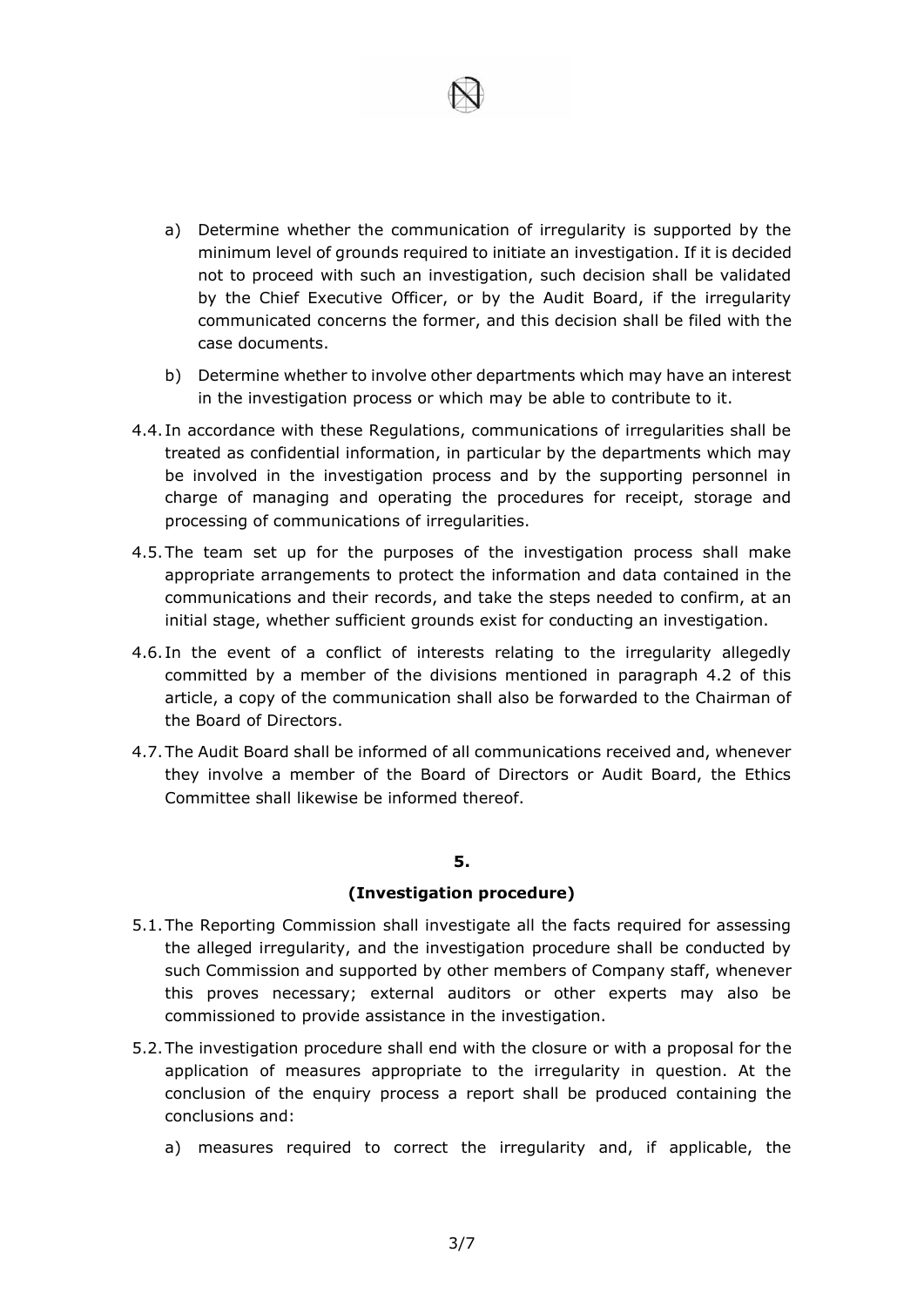

respective disciplinary sanction;

- b) indication of the non-adoption of any measures, with the reasons for nonimplementation duly justified;
- c) communication to external entities, whenever justified.
- 5.3 The action proposal referred to in number 5.2 and the report referred to in the previous number shall be addressed to:
	- a) the Executive Committee and the Supervisory Board; or
	- b) the Board of Directors and the Supervisory Board, when the object of the complaint exceeds the powers delegated to the Executive Committee; or
	- c) to the Company's Ethics Committee, if the complaint involves a member of the governing bodies.

# **6.**

# **(Confidentiality)**

- 6.1.All communications of irregularities shall be treated as confidential information, in accordance with these Regulations.
- 6.2.As a result of its confidentiality, all Collaborators with access to information in investigation proceedings must keep their confidentiality, even internally, within The Navigator Company Group.

#### **7.**

#### **(Non retaliation)**

- 7.1.The communication of an irregularity may not result, in any respect, in any detrimental or damaging treatment, retaliation, harassment, summons or discrimination of the employee making the communication, by the Company or other Employees, and the Company shall take measures to ensure that that shall not occur.
- 7.2.All reports must be made in good faith and with reasonable grounds.
- 7.3.Breach of the prohibition set out in paragraph 7.1. shall determine the opening of disciplinary proceedings against the author of the relevant conduct.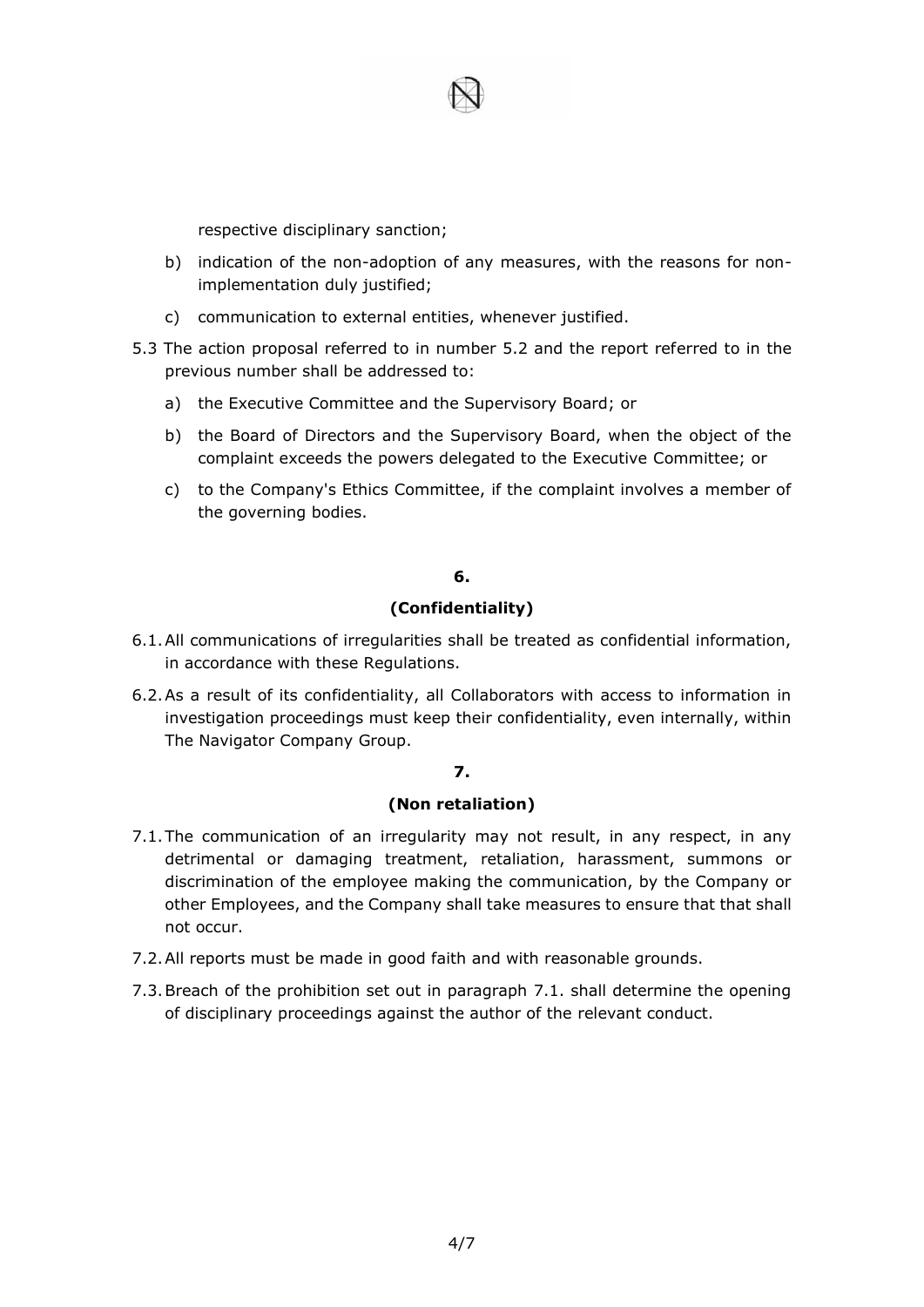# **Data Protection**

- 8.1. Information communicated under these Regulations shall only be used for the purposes set out herein, with the following legal grounds:
	- a) Compliance with legal obligations imposed on The Navigator Company Group, namely as regards the mandatory implementation of a whistleblowing channel, set out in Law 93/2021;
	- b) Pursuit of the Navigator Company Group's legitimate interests, namely knowledge and prevention of irregularities occurring within The Navigator Company Group;
	- c) Consent from the author of the communication who chooses to identify himself/herself to the whistleblowing channel.
- 8.2.Security of information provided in respect of alleged irregularities and registration thereof shall be guaranteed by internal rules of the Company, in accordance with applicable legislation governing personal data protection and information security.
- 8.3.The author of the report and the person identified in it have the right of access to the personal data concerning him or her and to obtain its rectification or erasure where it is incorrect, incomplete or misleading.
- 8.4. In the case of the person identified in the report, the previous number shall not apply if and to the extent that the exercise of that right may collide with other rights that should prevail and information on the author of the report may never be provided.
- 8.5.The right to access, rectification and erasure of personal data in accordance with this Article shall be made by written statement addressed to [dpo@thenavigatorcompany.co](mailto:dpo@thenavigatorcompany.co)m, except where the purpose of the data treatment is to establish the truthfulness of the suspicion of the commission of a criminal offense; in that case the right of access of the reported data subject shall be exercised through the Portuguese National Commission for Data Protection (CNPD).
- 8.6. In accordance with rules governing the personal data protection, data subjects may file a complaint with the CNPD concerning the treatment of personal data concerning him or her.
- 8.7.The personal data mentioned in the communications and in the investigation processes and subsequent conclusions will be kept in a way that allows their complete reproduction for the time necessary to fulfil legal obligations, after which they may be anonymized.